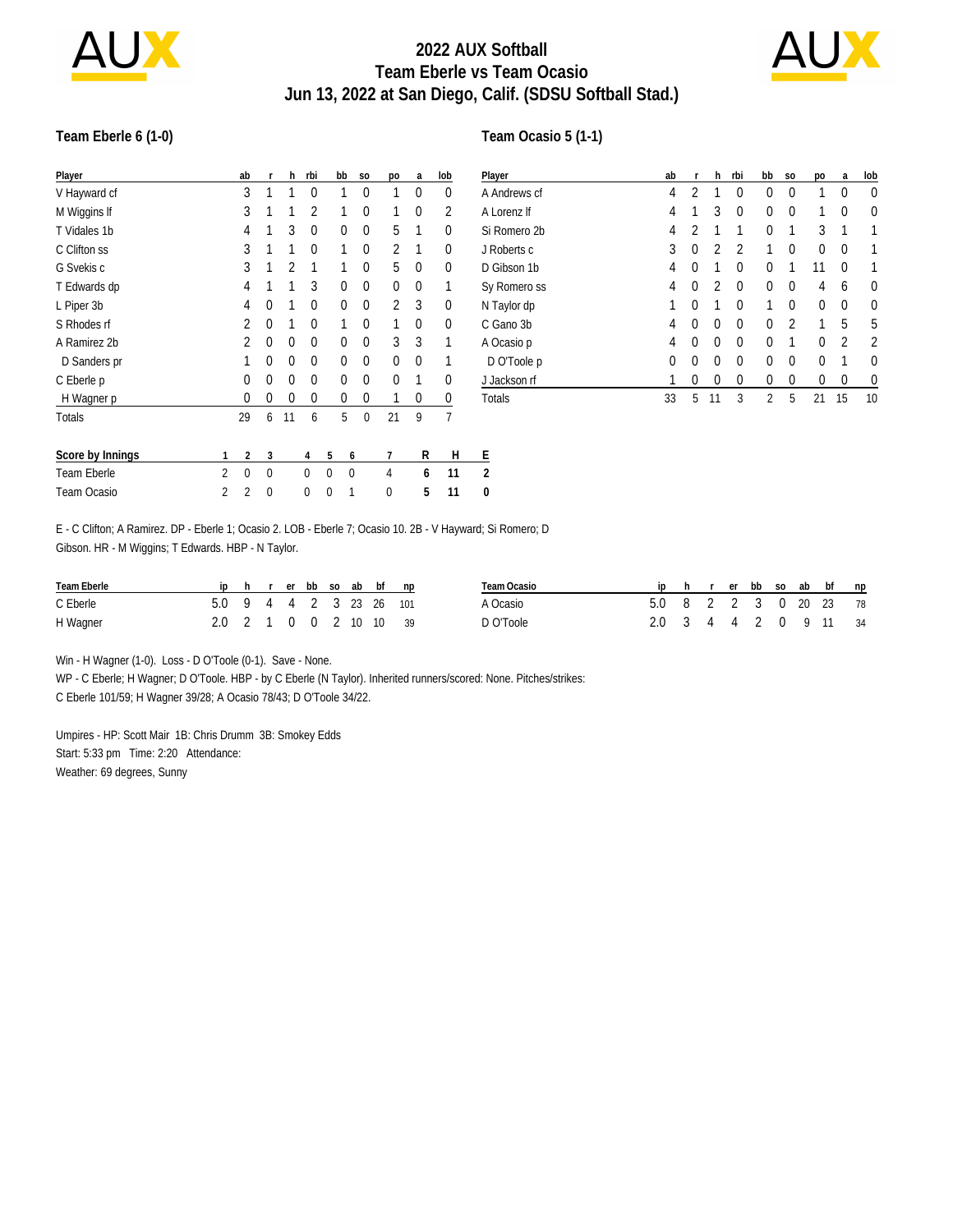

## **2022 AUX Softball Team Eberle vs Team Ocasio Jun 13, 2022 at San Diego, Calif. (SDSU Softball Stad.)**



| Score by Innings |  |  |  | 1 2 3 4 5 6 7 R H F  |  |  |
|------------------|--|--|--|----------------------|--|--|
| Team Eberle      |  |  |  | 2 0 0 0 0 0 4 6 11 2 |  |  |
| Team Ocasio      |  |  |  | 2 2 0 0 0 1 0 5 11 0 |  |  |

Team Eberle starters: 1/cf V Hayward; 3/lf M Wiggins; 29/1b T Vidales; 20/ss C Clifton; 21/c G Svekis; 12/dp T Edwards; 32/3b L Piper; 6/rf S Rhodes; 9/2b A Ramirez; 44/p C Eberle; Team Ocasio starters: 11/cf A Andrews; 23/lf A Lorenz; 32/2b Si Romero; 41/c J Roberts; 5/1b D Gibson; 2/ss Sy Romero; 88/dp N Taylor; 68/3b C Gano; 8/p A Ocasio; 24/rf J Jackson;

Team Eberle 1st - V Hayward doubled through the left side (1-1 KB). M Wiggins homered to right field, 2 RBI (3-1 BKBB); V Hayward scored. T Vidales singled to pitcher (3-2 FBBBK). C Clifton fouled out to 1b (1-2 BKF). G Svekis walked (3-1 BBKBB); T Vidales advanced to second. T Edwards hit into double play p to 3b to 1b (0-0); T Vidales out on the play. 2 runs, 3 hits, 0 errors, 1 LOB.

Team Ocasio 1st - A Andrews singled up the middle (3-2 BFBBK). A Lorenz singled to left field (2-1 BBF); A Andrews advanced to second. Si Romero reached on a fielder's choice (2-2 KBKB); A Lorenz out at second 2b to ss; A Andrews advanced to third. Si Romero advanced to second on a wild pitch; A Andrews scored on a wild pitch. J Roberts singled down the lf line, RBI (2-1 BBF); Si Romero scored. D Gibson doubled to right center (2-2 FKBB); J Roberts advanced to third. Sy Romero grounded out to 3b (1-2 BFF). N Taylor walked (3-1 BBBKB). C Gano struck out swinging (3-2 BFBSBS). 2 runs, 4 hits, 0 errors, 3 LOB.

Team Eberle 2nd - L Piper singled through the left side (0-1 K). S Rhodes reached on a fielder's choice to pitcher (3-2 BBFFB); L Piper out at second p to ss. A Ramirez reached on a fielder's choice to shortstop (0-1 K); S Rhodes out at second ss to 2b. V Hayward walked (3-1 BBKBB); A Ramirez advanced to second. M Wiggins flied out to lf (3-1 BBKB). 0 runs, 1 hit, 0 errors, 2 LOB.

Team Ocasio 2nd - A Ocasio struck out swinging (2-2 KBBKS). A Andrews grounded out to 2b (2-2 KFBFB). A Lorenz singled up the middle (1-1 BK). Si Romero doubled to right center, RBI (1-1 BK); A Lorenz scored. J Roberts singled to left field, RBI (0-0); Si Romero scored. D Gibson struck out swinging (2-2 KFBFBS). 2 runs, 3 hits, 0 errors, 1 LOB.

Team Eberle 3rd - T Vidales singled to left field (0-1 F). C Clifton reached on a fielder's choice to third base (2-0 BB); T Vidales out at second 3b to 2b. G Svekis lined into double play ss to 1b (3-2 BFKBB); C Clifton out on the play. 0 runs, 1 hit, 0 errors, 0 LOB.

Team Ocasio 3rd - Sy Romero lined out to ss (2-2 BKFFBF). N Taylor hit by pitch (0-0). J Jackson pinch ran for N Taylor. / for J Jackson. C Gano hit into double play 3b to 2b to 1b; J Jackson out on the play. 0 runs, 0 hits, 0 errors, 0 LOB.

Team Eberle 4th - N Taylor to dp for J Jackson. J Jackson to rf. T Edwards grounded out to 3b (1-0 B). L Piper grounded out to ss (0-2 KS). S Rhodes singled through the left side (0-0). A Ramirez flied out to cf (0-1 F). 0 runs, 1 hit, 0 errors, 1 LOB.

Team Ocasio 4th - A Ocasio out at first 1b to 2b (0-0). A Andrews grounded out to ss (2-2 BKKB). A Lorenz singled through the right side (2-2 KFBBF). Si Romero popped up to 3b (2-2 FKBB). 0 runs, 1 hit, 0 errors, 1 LOB.

Team Eberle 5th - V Hayward popped up to ss (2-2 BFKB). M Wiggins

 walked (3-2 BKBKBB). T Vidales reached on a fielder's choice to shortstop; M Wiggins out at second ss to 2b. Reviewing Safe Call. Call upheld; Vidales safe. C Clifton singled up the middle (0-0); T Vidales advanced to second. T Vidales advanced to third. G Svekis singled to shortstop (1-0 B); C Clifton advanced to second; T Vidales picked off, out at home ss unassisted. 0 runs, 2 hits, 0 errors, 2 LOB.

Team Ocasio 5th - J Roberts walked (3-1 BBBFB). No play. D Gibson flied out to lf (1-0 B). Sy Romero singled to left center (0-0); J Roberts advanced to second. J Jackson to rf for N Taylor. / for J Jackson. J Jackson out at first 3b to 2b; Sy Romero advanced to second; J Roberts advanced to third. C Gano grounded out to p (2-1 KBB). 0 runs, 1 hit, 0 errors, 2 LOB.

Team Eberle 6th - D O'Toole to p for A Ocasio. N Taylor to dp for J Jackson. A Ocasio to rf for D O'Toole. D O'Toole to p. T Edwards grounded out to ss (0-0). L Piper grounded out to 3b (0-2 KF). S Rhodes walked (3-2 BBKKBB). D Sanders pinch ran for A Ramirez. D Sanders grounded out to p (1-2 KKB). 0 runs, 0 hits, 0 errors, 1  $LOB.$ 

Team Ocasio 6th - A Ramirez to 2b for D Sanders. H Wagner to p for C Eberle. A Ocasio flied out to rf (1-1 KB). A Andrews reached on an error by ss (2-2 FFBFBF). A Lorenz reached on an error by 2b, advanced to second on the throw (0-0); A Andrews scored, unearned. Si Romero struck out looking (1-2 FFFBK). J Roberts grounded out to p unassisted (0-1 S). 1 run, 0 hits, 2 errors, 1 LOB.

Team Eberle 7th - V Hayward grounded out to ss (0-0). M Wiggins grounded out to 3b (1-1 BK). T Vidales singled to second base (0-1 K). T Vidales advanced to second on a wild pitch. C Clifton walked (3-1 BKBBB). G Svekis singled to right field, RBI (2-2 BBKK); C Clifton advanced to third; T Vidales scored. T Edwards homered to left field, 3 RBI (0-1 K); G Svekis scored; C Clifton scored. L Piper grounded out to 2b (0-0). 4 runs, 3 hits, 0 errors, 0 LOB.

Team Ocasio 7th - D Gibson flied out to cf (1-2 KSBF). Sy Romero singled through the right side (0-0). Sy Romero advanced to second on a wild pitch. N Taylor singled to third base (3-2 BBFFB); Sy Romero advanced to third. C Gano struck out looking (0-2 KFK). A Ocasio popped up to 3b (3-2 BFBSB). 0 runs, 2 hits, 0 errors, 2 LOB.